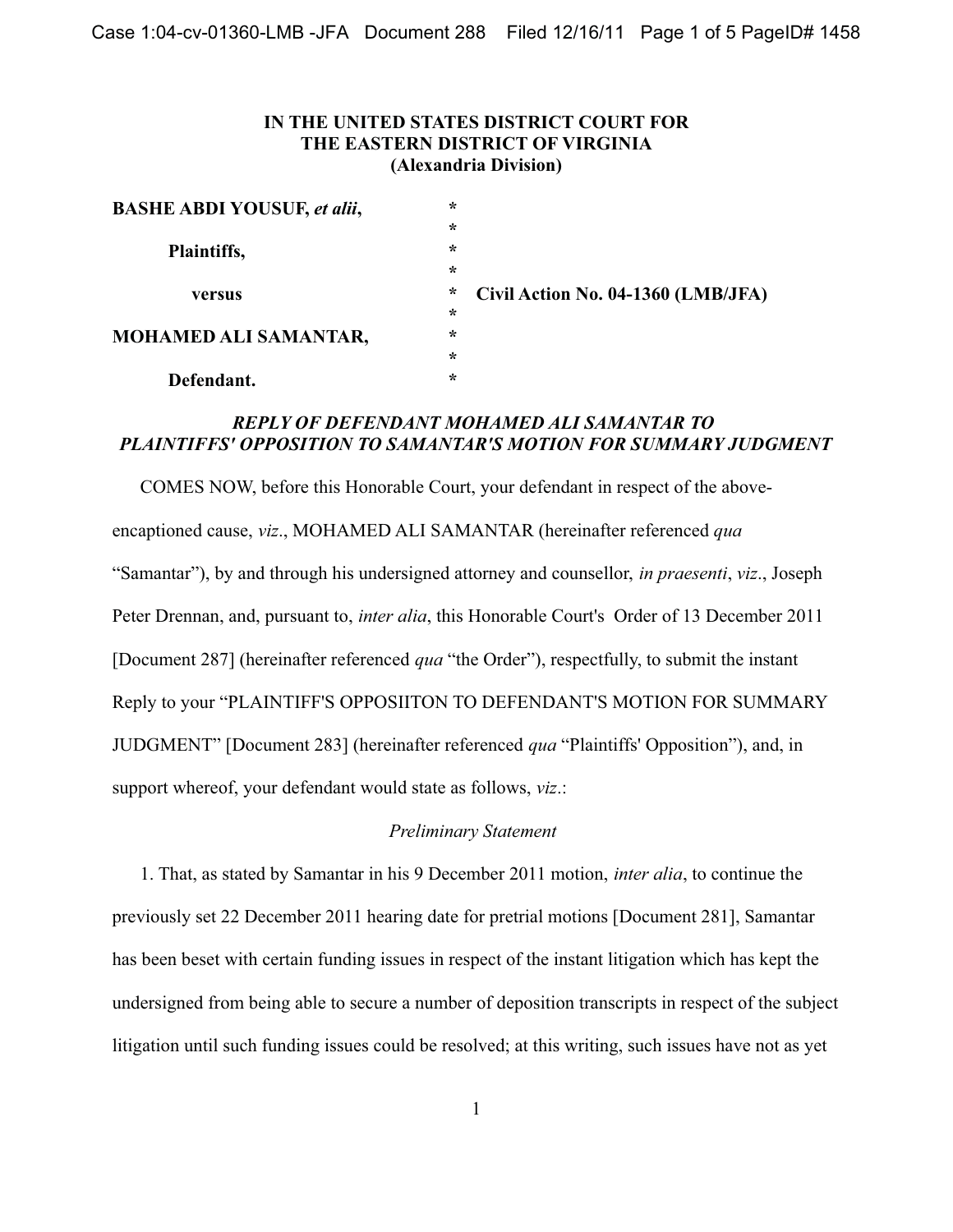been resolved; consequently, the undersigned still does not have all needed transcripts, including, *inter alia*, a number of the transcripts excerpted as exhibits in your Plaintiffs' Opposition; however, give the clear intendment contained in the Order that the hearing in respect of Samantar's Motion for Summary Judgment go forward on 22 December 2011, and that, correspondingly, close of business on this date, *id est*, 16 December 2011, be kept as the due date in respect of any Reply by Samantar to your Plaintiffs' Opposition, Samantar now comes before this Honorable Court, to furnish what is more akin to an initial sketch of Samantar's take on your Plaintiffs' Opposition, rather than a fully developed Reply Brief, in the humble hope that the instant submission at least furnishes some foreshadowing of several of the points which the undersigned intends to raise at the hearing next Thursday to put paid to your Plaintiffs' Opposition;

#### Initial Riposte to Your Plaintiffs' Opposition

2. Contrary to the insinuations contained in your Plaintiffs' Opposition, there is no dispute as to the governing standards for summary judgment;

3. For all of its breadth, filling out the 30 page allotment for briefs set out in Local Rule 7 (F) (3), your Plaintiffs' Opposition does not contain a point-by-point rebuttal of the ramified grounds for relief set out in the Motion for Summary Judgment, much less a due consideration of the *stare decisis* referenced in the Brief in Support of the Motion for Summary Judgment, filed on 22 November 2011 [Document 271];

4. For example, your Plaintiffs' Opposition appears to eschew altogether a consideration of the Supreme Court decision in *Underhill v. Hernandez*, 168 U.S. 250 (1897);

5. Another noteworthy point, as regards your plaintiffs' putative plea for equitable tolling, your Plaintiffs' Opposition is devoid of any record evidence that would appear to suggest that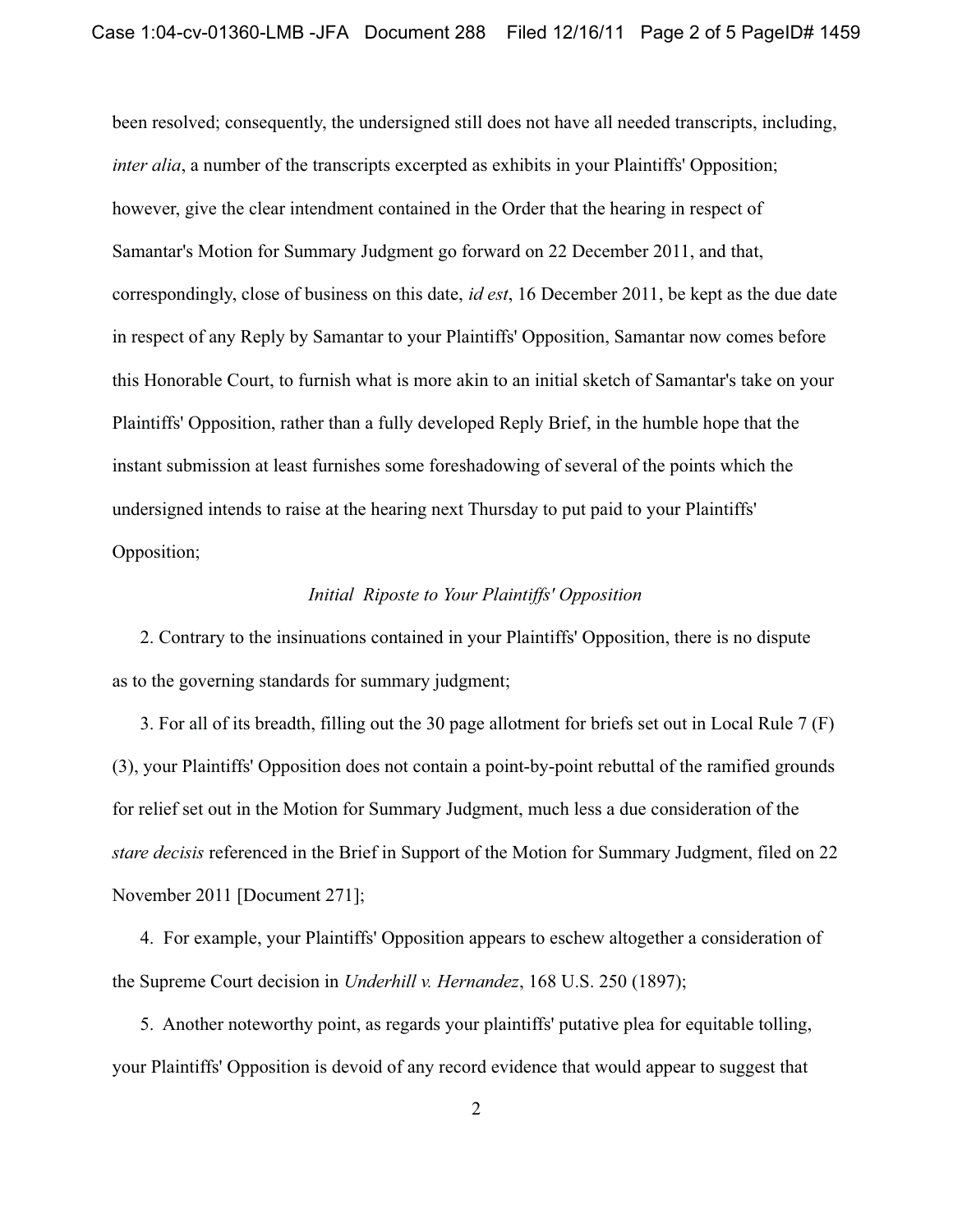any of your plaintiffs was precluded from departing Somalia, for any period, in order to prosecute the instant action in any jurisdiction outside of the Horn of Africa, or else that, any imagined threat of harm to any plaintiff or else to any member of any individual plaintiff's family(ies) precluded any plaintiff from departing Somalia to pursue Samantar in the courts;

6. Nowhere in your Plaintiffs' Opposition is there any suggestion, let alone a scintilla of evidence, that Samantar made any effort to conceal his residence in Italy during the  $1991 - 1997$ period in which he lived there, and there is no gainsaying that Samantar actually lived in Italy from  $1991 - 1997$ :

7. Nowhere in your Plaintiffs' Opposition is there a credible suggestion that it would have been *impossible*, or else insuperably difficult, for your plaintiffs' to engage an Italian lawyer and sue Samantar whilst the latter lived in Italy;

8. Nowhere in your Plaintiffs' Opposition is there any consideration of the scenario that had any of your plaintiffs initiated civil litigation against Samantar in the 1990s, the Italian judiciary could have not, then and there, recognized, as it subsequently did, formally, in the following decade, discrete causes of action for extrajudicial killing, arbitrary detention and torture;

9. Your Plaintiffs' Opposition, *passim*, misstates and misconstrues the requirement for intentionality for secondary liability set forth in the recent Fourth Circuit decision in the case of Aziz v. Alcolac, Inc., 658 F. 3d 388 (4th Cir. 2011), which decision is correctly characterized and appropriately invoked by Samantar in the latter's subject Motion for Summary Judgment; of greater significance, nowhere in your Plaintiffs' Opposition is there any citation to any specific record evidence suggesting that Samantar harbored or otherwise had any specific knowledge, much less any specific intent, as regards any of the supposed harms said to have been suffered by any of the putative plaintiffs to the instant action;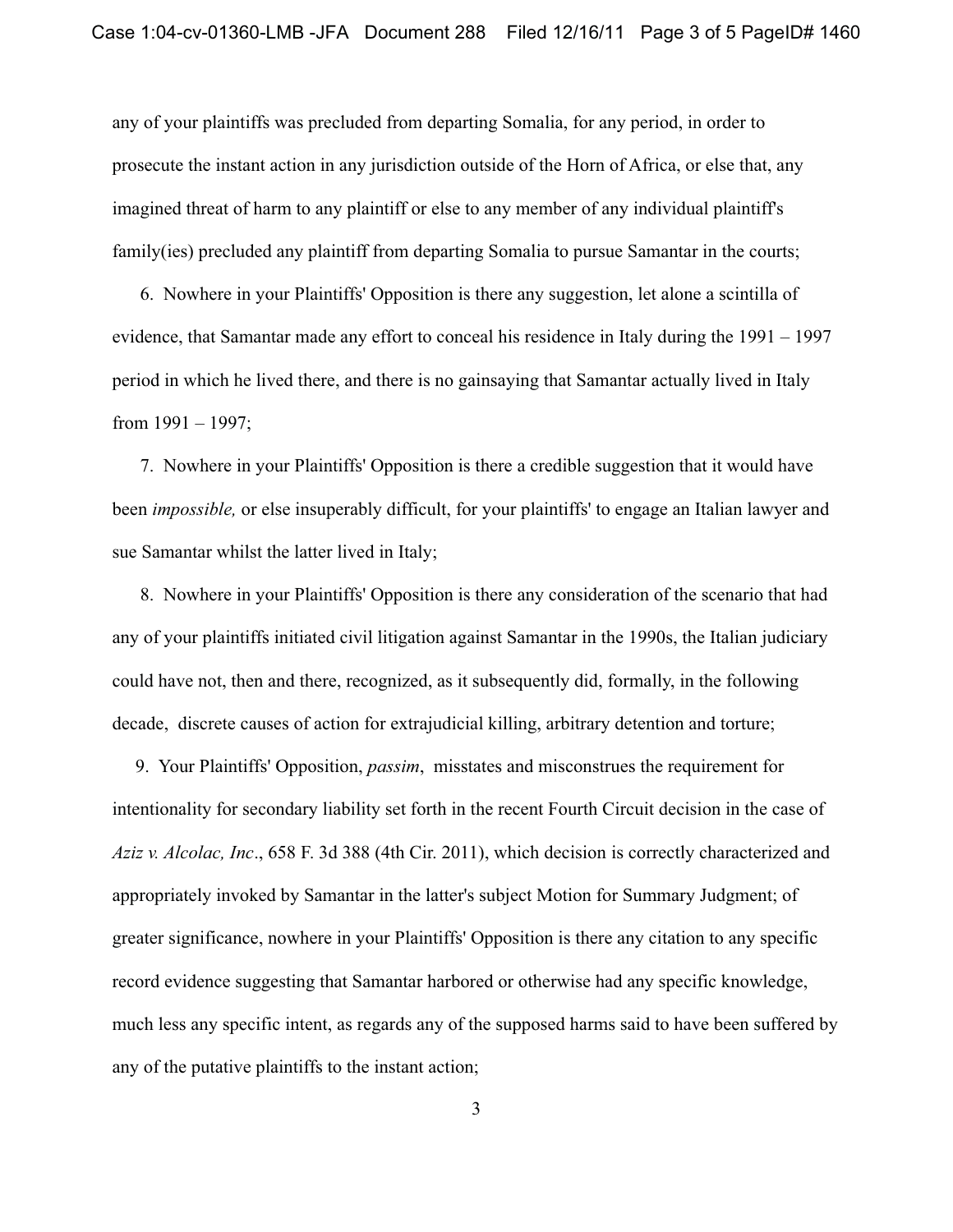10. Samantar respectfully emphasizes here that the foregoing enumerated points ought not to be interpreted as all-encompassing or inclusive; indeed, there are a number of other and further points of rebuttal to be made; however, given the press of time, Samantar, through the undersigned, is constrained to abbreviate the instant  $\text{Reply}^1$ , so that this Honorable Court's requirement of making the instant filing by the end of business on even date be met.

WHEREFORE, and for the the foregoing reasons, to be augmented and supplemented further at the upcoming 22 December 2011 hearing, your defendant ever prays that his Motion for Summary Judgment be granted, and that he be afforded such other and further relief as may be just and fitting under the existent circumstances.

Respectfully submitted,

Dated: 16 December 2011, at Alexandria, Virginia

/s/ Joseph Peter Drennan **JOSEPH PETER DRENNAN** 218 North Lee Street Third Floor Alexandria, Virginia 22314 Telephone: (703) 519-3773 Telecopier: (703) 548-4399 E-mail: joseph@josephpeterdrennan.com Virginia State Bar No. 023894

ATTORNEY AND COUNSELOR, **IN PRAESENTI, FOR** MOHAMED ALI SAMANTAR

<sup>1</sup> Inter alia, the undersigned has had to divide his time today, id est, 16 December 2011, between work on the instant Memorandum and work with the law firm of Akin Gump on coeval filing requirements in the companion case of Jane Doe, et alii, vs. Yusuf Abdi Ali, Civil Action No. 05-701, before this Honorable Court.